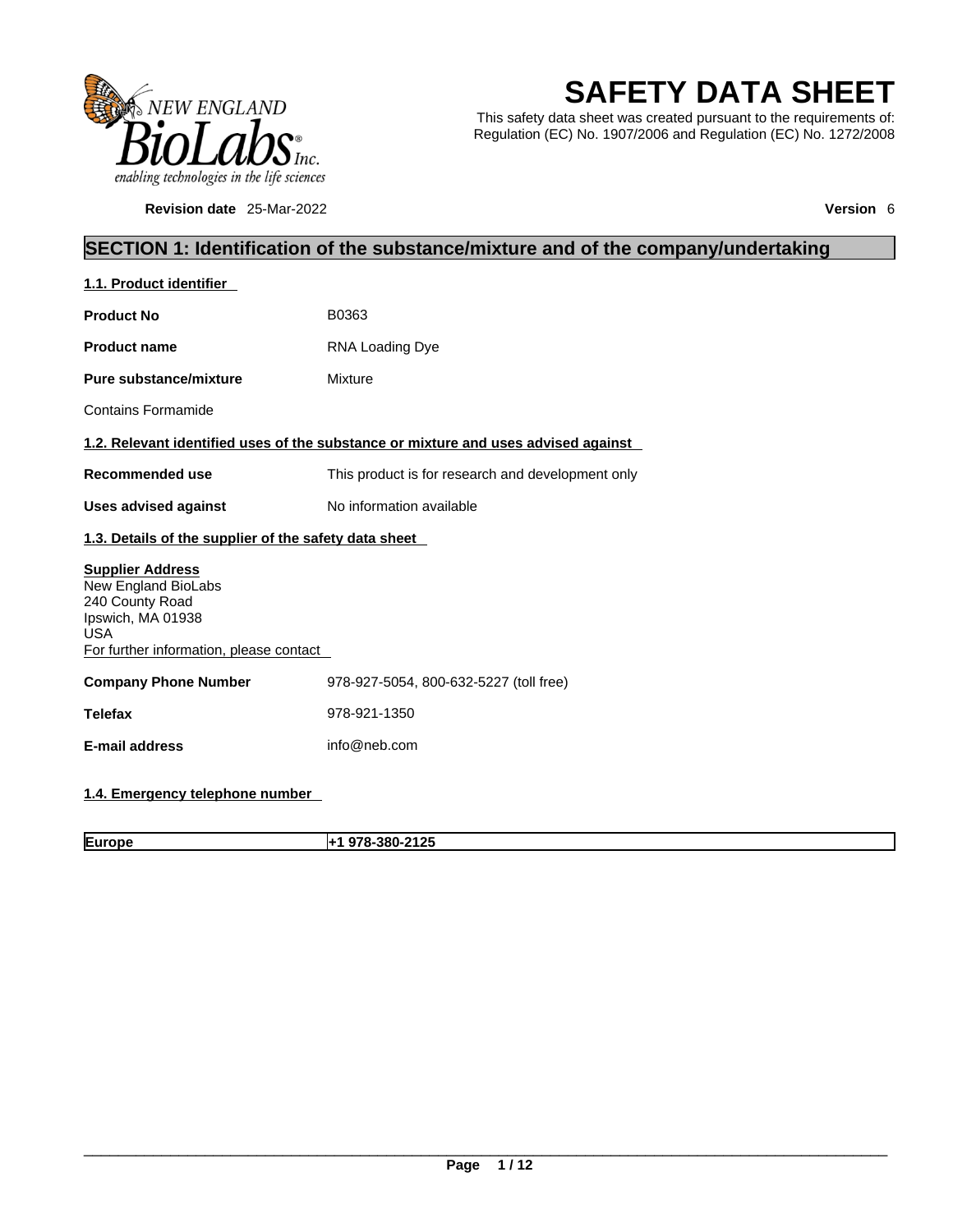# **SECTION 2: Hazards identification**

# **2.1. Classification of the substance or mixture**

*Regulation (EC) No 1272/2008* 

**Reproductive toxicity** Category 1B - (H360D)

# **2.2. Label elements**



**Signal word** Danger

**Hazard statements** H360D - May damage the unborn child

# **Precautionary Statements - EU (§28, 1272/2008)**

P201 - Obtain special instructions before use

P202 - Do not handle until all safety precautions have been read and understood

P280 - Wear protective gloves/protective clothing/eye protection/face protection

P308 + P313 - IF exposed or concerned: Get medical advice/attention

P405 - Store locked up

P501 - Dispose of contents/ container to an approved waste disposal plant

#### **2.3. Other hazards**

No information available.

# **SECTION 3: Composition/information on ingredients**

# **3.1 Substances**

Not applicable

# **3.2 Mixtures**

| Chemical<br>name         | Weight-%   | <b>REACH</b> registration<br>number | EC No     | Classification according<br>to Regulation (EC) No. | Specific<br><b>Concentratiol</b> | <b>IM-Factol M-Factor</b><br>(long-ter |
|--------------------------|------------|-------------------------------------|-----------|----------------------------------------------------|----------------------------------|----------------------------------------|
| I Formamide I<br>75-12-7 | $60 - 100$ | No data available                   | 200-842-0 | 1272/2008 [CLP]<br>Repr. 1B (H360D)                | In limit (SCL)<br>$\sim$         | m)                                     |

# **Full text of H- and EUH-phrases: see section 16**

# *Acute Toxicity Estimate*

If LD50/LC50 data is not available or does not correspond to the classification category, then the appropriate conversion value from CLP Annex I, Table 3.1.2, is used to calculate the acute toxicity estimate (ATEmix) for classifying a mixture based on its components

| Chemical name | Oral LD50 mg/kg  Dermal LD50 mg/kg  Inhalation LC50 - 4   Inhalation LC50 - 4   Inhalation LC50 - 4 | hour - dust/mist - | /-   hour - vapor - mg/L   hour - gas - ppm |  |
|---------------|-----------------------------------------------------------------------------------------------------|--------------------|---------------------------------------------|--|
|               |                                                                                                     | mg/L               |                                             |  |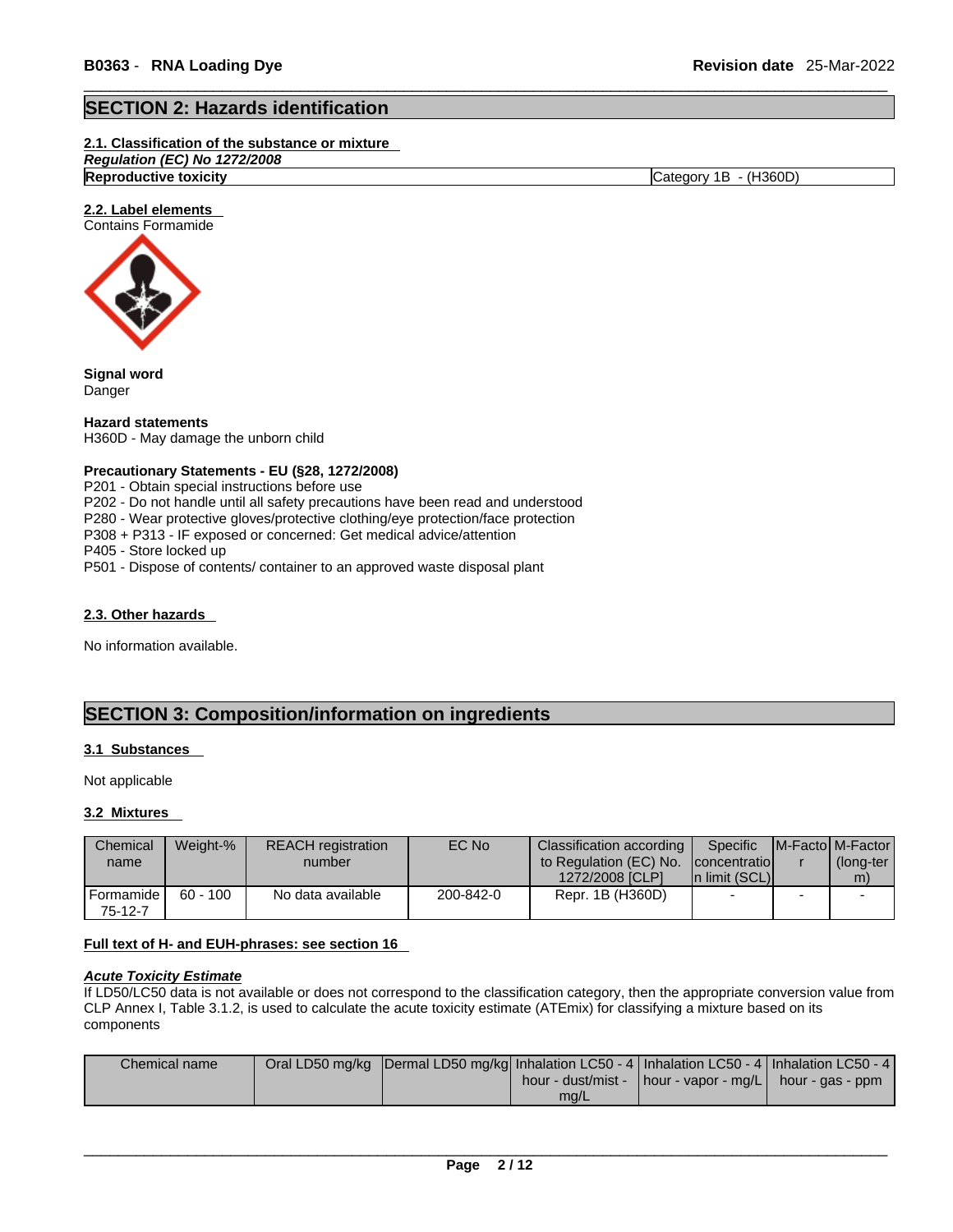| Chemical name        |      | Oral LD50 mg/kg  Dermal LD50 mg/kg  Inhalation LC50 - 4   Inhalation LC50 - 4   Inhalation LC50 - 4 | mq/L | hour - dust/mist - $\vert$ hour - vapor - mg/L $\vert$ hour - gas - ppm |                   |
|----------------------|------|-----------------------------------------------------------------------------------------------------|------|-------------------------------------------------------------------------|-------------------|
| Formamide<br>75-12-7 | 5577 | 6000                                                                                                | 21   | No data available                                                       | No data available |

# This product contains one or more candidate substance(s) of very high concern (Regulation (EC) No. 1907/2006 (REACH), **Article 59)**

| <b>SALE</b><br>name<br>nor<br>анкел | <b>CAS No.</b>                       | $- - -$<br>$\pm 0$<br>៱៲៱<br>≀iαht-<br>$\gamma$ o |
|-------------------------------------|--------------------------------------|---------------------------------------------------|
| -ormamide                           | $- -$<br>$\sqrt{2}$<br>∴ລ∹<br>$\sim$ | $\overline{100}$<br>$60-$<br>1 U U                |
|                                     |                                      |                                                   |

# **SECTION 4: First aid measures**

# **4.1. Description of first aid measures**

| <b>General advice</b>                                            | Show this safety data sheet to the doctor in attendance.                                                                |
|------------------------------------------------------------------|-------------------------------------------------------------------------------------------------------------------------|
| <b>Inhalation</b>                                                | Remove to fresh air.                                                                                                    |
| Eye contact                                                      | Rinse thoroughly with plenty of water for at least 15 minutes, lifting lower and upper eyelids.<br>Consult a physician. |
| <b>Skin contact</b>                                              | Wash skin with soap and water. In the case of skin irritation or allergic reactions see a<br>physician.                 |
| Ingestion                                                        | Rinse mouth.                                                                                                            |
| 4.2. Most important symptoms and effects, both acute and delayed |                                                                                                                         |
| <b>Symptoms</b>                                                  | No information available.                                                                                               |
|                                                                  | 4.3. Indication of any immediate medical attention and special treatment needed                                         |
| Note to physicians                                               | Treat symptomatically.                                                                                                  |

# **SECTION 5: Firefighting measures**

# **5.1. Extinguishing media**

| <b>Suitable Extinguishing Media</b>                               | Use extinguishing measures that are appropriate to local circumstances and the<br>surrounding environment.                            |
|-------------------------------------------------------------------|---------------------------------------------------------------------------------------------------------------------------------------|
| <b>Large Fire</b>                                                 | CAUTION: Use of water spray when fighting fire may be inefficient.                                                                    |
| Unsuitable extinguishing media                                    | Do not scatter spilled material with high pressure water streams.                                                                     |
| 5.2. Special hazards arising from the substance or mixture        |                                                                                                                                       |
| Specific hazards arising from the<br>chemical                     | No information available.                                                                                                             |
| 5.3. Advice for firefighters                                      |                                                                                                                                       |
| Special protective equipment and<br>precautions for fire-fighters | Firefighters should wear self-contained breathing apparatus and full firefighting turnout<br>gear. Use personal protection equipment. |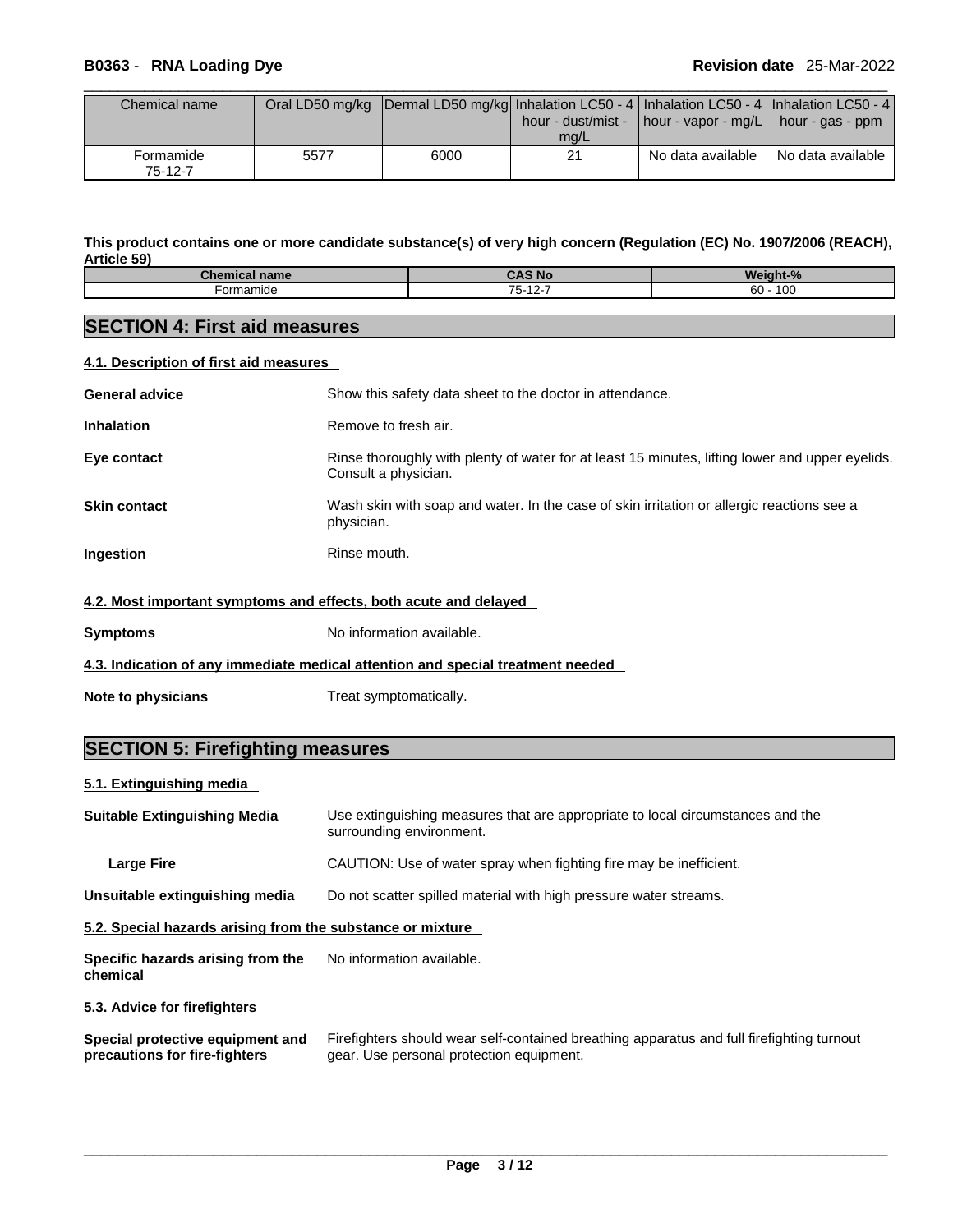# **SECTION 6: Accidental release measures**

# **6.1. Personal precautions, protective equipment and emergency procedures**

| <b>Personal precautions</b>                               | Ensure adequate ventilation.                                                         |
|-----------------------------------------------------------|--------------------------------------------------------------------------------------|
| For emergency responders                                  | Use personal protection recommended in Section 8.                                    |
| 6.2. Environmental precautions                            |                                                                                      |
| <b>Environmental precautions</b>                          | See Section 12 for additional Ecological Information.                                |
| 6.3. Methods and material for containment and cleaning up |                                                                                      |
| <b>Methods for containment</b>                            | Prevent further leakage or spillage if safe to do so.                                |
| Methods for cleaning up                                   | Take up mechanically, placing in appropriate containers for disposal.                |
| <b>Prevention of secondary hazards</b>                    | Clean contaminated objects and areas thoroughly observing environmental regulations. |
| 6.4. Reference to other sections                          |                                                                                      |
| Reference to other sections                               | See section 8 for more information. See section 13 for more information.             |

# **SECTION 7: Handling and storage**

# **7.1. Precautions for safe handling**

| Advice on safe handling                                           | Handle in accordance with good industrial hygiene and safety practice. Avoid contact with<br>skin, eyes or clothing. Do not eat, drink or smoke when using this product. Remove<br>contaminated clothing and shoes. |
|-------------------------------------------------------------------|---------------------------------------------------------------------------------------------------------------------------------------------------------------------------------------------------------------------|
| General hygiene considerations                                    | Do not eat, drink or smoke when using this product. Wash hands before breaks and<br>immediately after handling the product.                                                                                         |
| 7.2. Conditions for safe storage, including any incompatibilities |                                                                                                                                                                                                                     |
| <b>Storage Conditions</b>                                         | Store locked up.                                                                                                                                                                                                    |
|                                                                   |                                                                                                                                                                                                                     |

**7.3. Specific end use(s)** 

**Risk management methods [RMM]** The information required is contained in this Safety Data Sheet.

# **SECTION 8: Exposure controls/personal protection**

# **8.1. Control parameters**

# **Exposure Limits**

| Chemical name        | European Union | Austria                                                                  | <b>Belaium</b>                                | <b>Bulgaria</b>                                      | Croatia                                                                               |
|----------------------|----------------|--------------------------------------------------------------------------|-----------------------------------------------|------------------------------------------------------|---------------------------------------------------------------------------------------|
| Formamide<br>75-12-7 |                | TWA: 9 ppm<br>TWA: $16 \text{ mg/m}^3$<br>STEL 18 ppm<br>STEL 32 $mg/m3$ | TWA: 10 ppm<br>TWA: $18 \text{ mg/m}^3$<br>D* | $STEL: 30.0$ mg/m <sup>3</sup><br>TWA: 15.0 mg/m $3$ | TWA: 20 ppm<br>TWA: $37 \text{ mg/m}^3$<br>STEL: 30 ppm<br>STEL: 56 mg/m <sup>3</sup> |
| Chemical name        | Cyprus         | Czech Republic                                                           | <b>Denmark</b>                                | Estonia                                              | Finland                                                                               |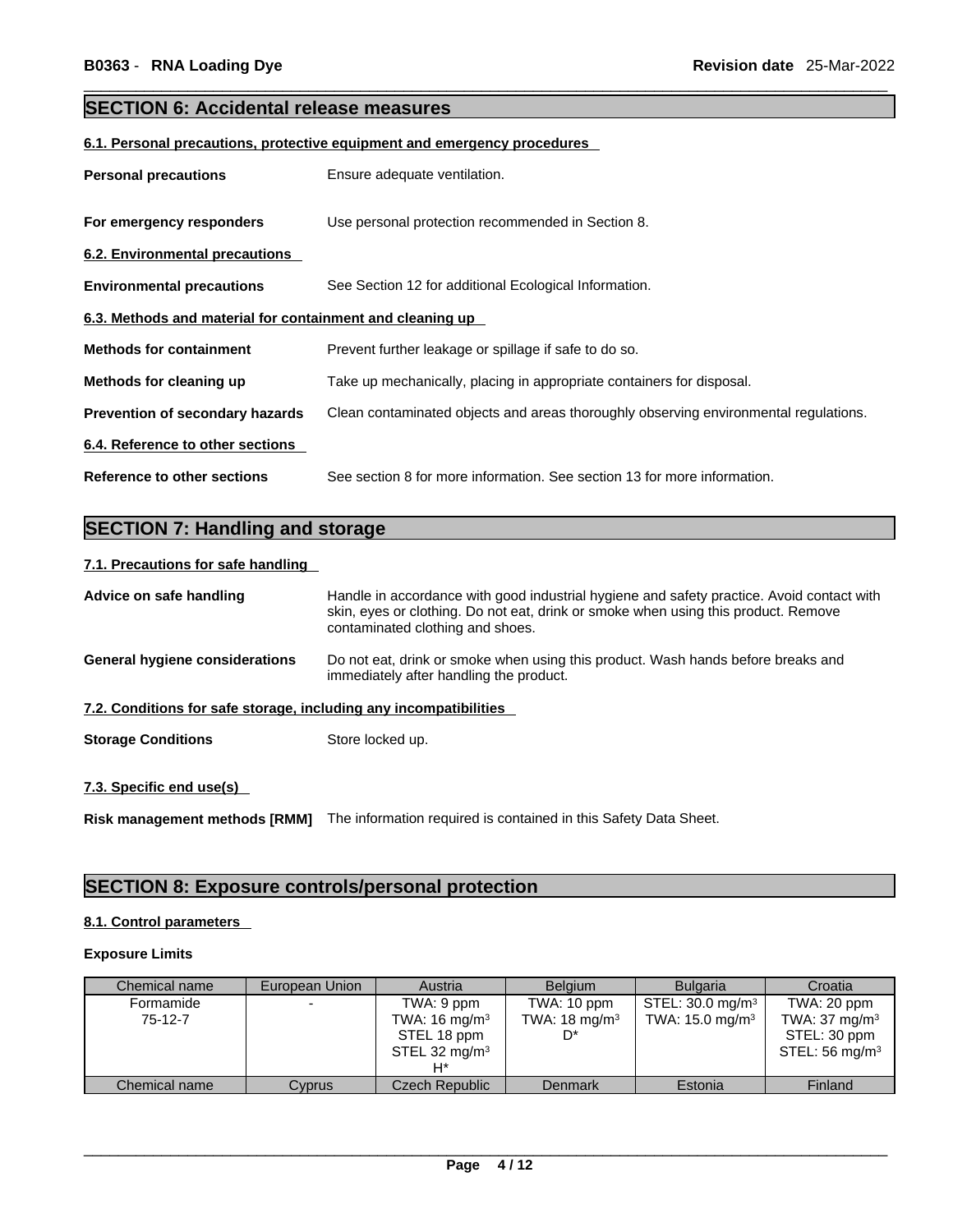| Formamide<br>$75-12-7$ |  |                                                                                       |                                                                                                                     | TWA: 10 ppm<br>TWA: 18 mg/m <sup>3</sup><br>$H^*$    |                                                                                                | TWA: 10 ppm<br>TWA: $20 \text{ mg/m}^3$<br>STEL: 15 ppm | TWA: 10 ppm<br>TWA: 19 mg/m <sup>3</sup><br>STEL: 20 ppm                                       |
|------------------------|--|---------------------------------------------------------------------------------------|---------------------------------------------------------------------------------------------------------------------|------------------------------------------------------|------------------------------------------------------------------------------------------------|---------------------------------------------------------|------------------------------------------------------------------------------------------------|
|                        |  |                                                                                       |                                                                                                                     |                                                      |                                                                                                | STEL: 30 mg/m <sup>3</sup><br>$A^*$                     | STEL: 37 mg/m <sup>3</sup><br>iho*                                                             |
| Chemical name          |  | France                                                                                | Germany                                                                                                             | <b>Germany MAK</b>                                   |                                                                                                | Greece                                                  | Hungary                                                                                        |
| Formamide<br>$75-12-7$ |  | TWA: 20 ppm<br>TWA: 30 mg/m <sup>3</sup>                                              |                                                                                                                     |                                                      | TWA: 20 ppm<br>TWA: $30 \text{ mg/m}^3$<br>STEL: 30 ppm<br>STEL: 45 mg/m <sup>3</sup>          |                                                         |                                                                                                |
| Chemical name          |  | Ireland                                                                               | Italy                                                                                                               | <b>Italy REL</b>                                     |                                                                                                | Latvia                                                  | Lithuania                                                                                      |
| Formamide<br>$75-12-7$ |  | TWA: 10 ppm<br>TWA: $18 \text{ mg/m}^3$<br>STEL: 30 ppm<br>STEL: 54 mg/m <sup>3</sup> |                                                                                                                     | TWA: 10 ppm<br>TWA: $18.4 \text{ mg/m}^3$<br>$cute*$ |                                                                                                |                                                         | $O^*$<br>TWA: 10 ppm<br>TWA: $20 \text{ mg/m}^3$<br>STEL: 15 ppm<br>STEL: 30 mg/m <sup>3</sup> |
| Chemical name          |  | Luxembourg                                                                            | Malta                                                                                                               | Netherlands                                          |                                                                                                | Norway                                                  | Poland                                                                                         |
| Formamide<br>$75-12-7$ |  |                                                                                       |                                                                                                                     |                                                      | TWA: 10 ppm<br>TWA: $18 \text{ mg/m}^3$<br>STEL: 20 ppm<br>STEL: 27 mg/m <sup>3</sup><br>$H^*$ |                                                         | TWA: 23 mg/m <sup>3</sup><br>skóra*                                                            |
| Chemical name          |  | Portugal                                                                              | Romania                                                                                                             | Slovakia                                             |                                                                                                | Slovenia                                                | Spain                                                                                          |
| Formamide<br>$75-12-7$ |  | TWA: 10 ppm<br>Cutânea*                                                               | TWA: 11 ppm<br>TWA: $20 \text{ mg/m}^3$<br>STEL: 16 ppm<br>STEL: 30 mg/m <sup>3</sup>                               |                                                      |                                                                                                |                                                         | TWA: 10 ppm<br>TWA: $19 \text{ mg/m}^3$<br>vía dérmica*                                        |
| Chemical name          |  |                                                                                       | Sweden                                                                                                              | Switzerland                                          |                                                                                                |                                                         | <b>United Kingdom</b>                                                                          |
| Formamide<br>$75-12-7$ |  |                                                                                       | NGV: 10 ppm<br>NGV: 20 mg/m <sup>3</sup><br>Vägledande KGV: 15 ppm<br>Vägledande KGV: 30 mg/m <sup>3</sup><br>$H^*$ | TWA: 10 ppm<br>TWA: 18 mg/m <sup>3</sup><br>$H^*$    |                                                                                                |                                                         | TWA: 20 ppm<br>TWA: $37 \text{ mg/m}^3$<br>STEL: 30 ppm<br>STEL: 56 mg/m <sup>3</sup>          |

| <b>Biological occupational exposure</b><br>limits                                    | This product, as supplied, does not contain any hazardous materials with biological limits<br>established by the region specific regulatory bodies.                         |
|--------------------------------------------------------------------------------------|-----------------------------------------------------------------------------------------------------------------------------------------------------------------------------|
| Derived No Effect Level (DNEL)<br><b>Predicted No Effect Concentration</b><br>(PNEC) | No information available.<br>No information available.                                                                                                                      |
| 8.2. Exposure controls                                                               |                                                                                                                                                                             |
| <b>Engineering controls</b>                                                          | No information available.                                                                                                                                                   |
| Individual protection measures,<br>such as personal protective<br>equipment          |                                                                                                                                                                             |
| Eye/face protection                                                                  | No special protective equipment required.                                                                                                                                   |
| <b>Hand protection</b>                                                               | Wear suitable gloves.                                                                                                                                                       |
| Skin and body protection                                                             | Wear suitable protective clothing.                                                                                                                                          |
| <b>Respiratory protection</b>                                                        | No protective equipment is needed under normal use conditions. If exposure limits are<br>exceeded or irritation is experienced, ventilation and evacuation may be required. |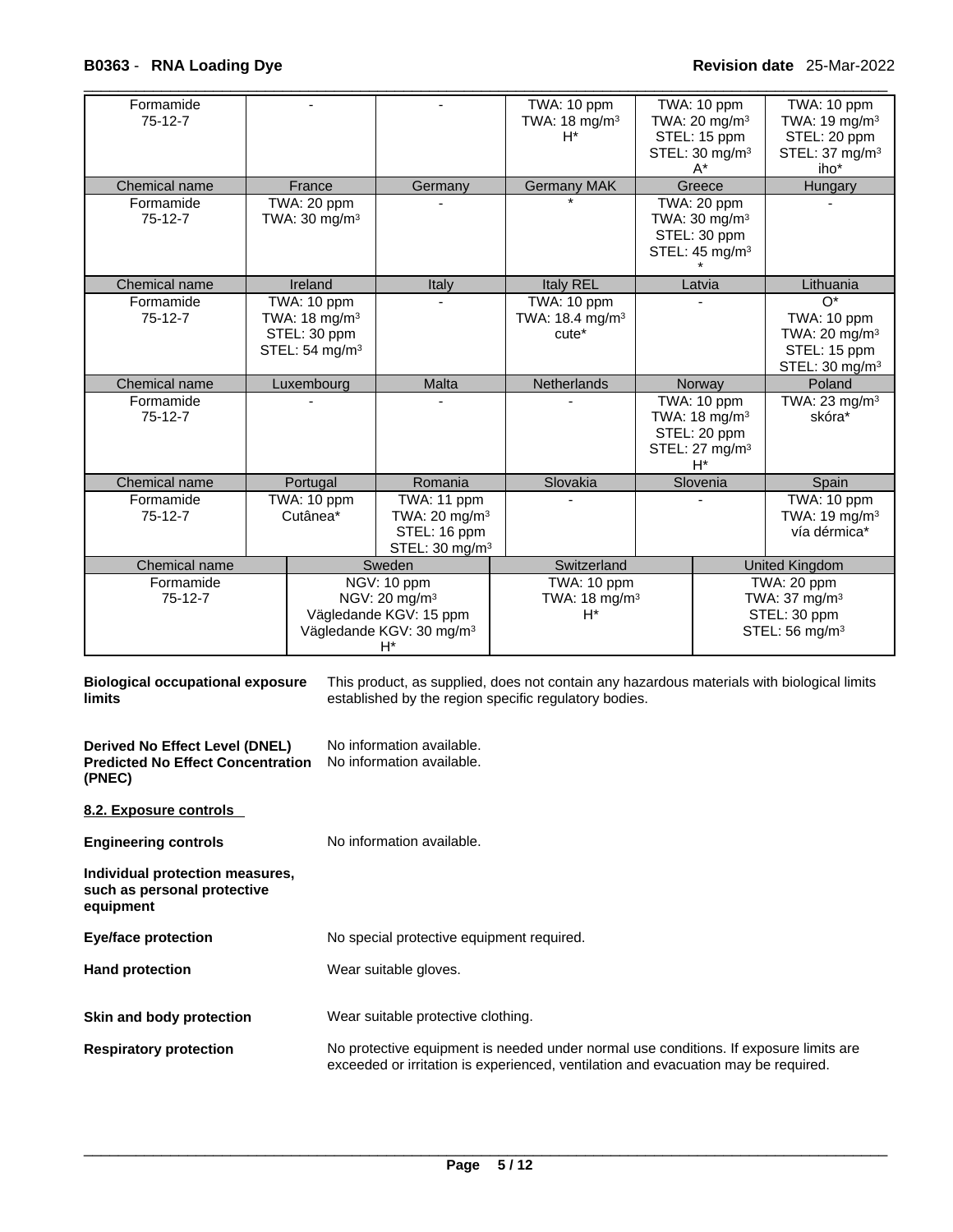| General hygiene considerations         | Do not eat, drink or smoke when using this product. Wash hands before breaks and<br>immediately after handling the product. |
|----------------------------------------|-----------------------------------------------------------------------------------------------------------------------------|
| <b>Environmental exposure controls</b> | No information available.                                                                                                   |

# **SECTION 9: Physical and chemical properties**

# **9.1. Information on basic physical and chemical properties**

| <b>Physical state</b>             | Liquid                   |                  |
|-----------------------------------|--------------------------|------------------|
| Appearance                        | Colorless                |                  |
| Color                             | No information available |                  |
| Odor                              | Mild.                    |                  |
| <b>Odor threshold</b>             | No information available |                  |
|                                   |                          |                  |
| <b>Property</b>                   | <b>Values</b>            | Remarks • Method |
| Melting point / freezing point    | No data available        | None known       |
| Initial boiling point and boiling | No data available        | None known       |
| range                             |                          |                  |
| Flammability (solid, gas)         | No data available        | None known       |
| <b>Flammability Limit in Air</b>  |                          | None known       |
| Upper flammability or explosive   | No data available        |                  |
| <b>limits</b>                     |                          |                  |
| Lower flammability or explosive   | No data available        |                  |
| limits                            |                          |                  |
| <b>Flash point</b>                | No data available        | None known       |
| <b>Autoignition temperature</b>   | 200 °C                   |                  |
| <b>Decomposition temperature</b>  |                          | None known       |
| рH                                | No data available        | None known       |
| pH (as aqueous solution)          | No data available        | None known       |
| <b>Kinematic viscosity</b>        | No data available        | None known       |
| <b>Dynamic viscosity</b>          | No data available        | None known       |
| <b>Water solubility</b>           | No data available        | None known       |
| Solubility(ies)                   | No data available        | None known       |
| <b>Partition coefficient</b>      | No data available        | None known       |
| Vapor pressure                    | No data available        | None known       |
| <b>Relative density</b>           | No data available        | None known       |
| <b>Bulk density</b>               | No data available        |                  |
| <b>Liquid Density</b>             | No data available        |                  |
| Vapor density                     | No data available        | None known       |
| <b>Particle characteristics</b>   |                          |                  |
| <b>Particle Size</b>              | No information available |                  |
| <b>Particle Size Distribution</b> | No information available |                  |
|                                   |                          |                  |

# **9.2. Other information**

*9.2.1. Information with regard to physical hazard classes* Not applicable

*9.2.2. Other safety characteristics* No information available

| <b>SECTION 10: Stability and reactivity</b> |                           |
|---------------------------------------------|---------------------------|
| 10.1. Reactivity                            |                           |
| <b>Reactivity</b>                           | No information available. |

**10.2. Chemical stability** 

**Stability** Stable under normal conditions.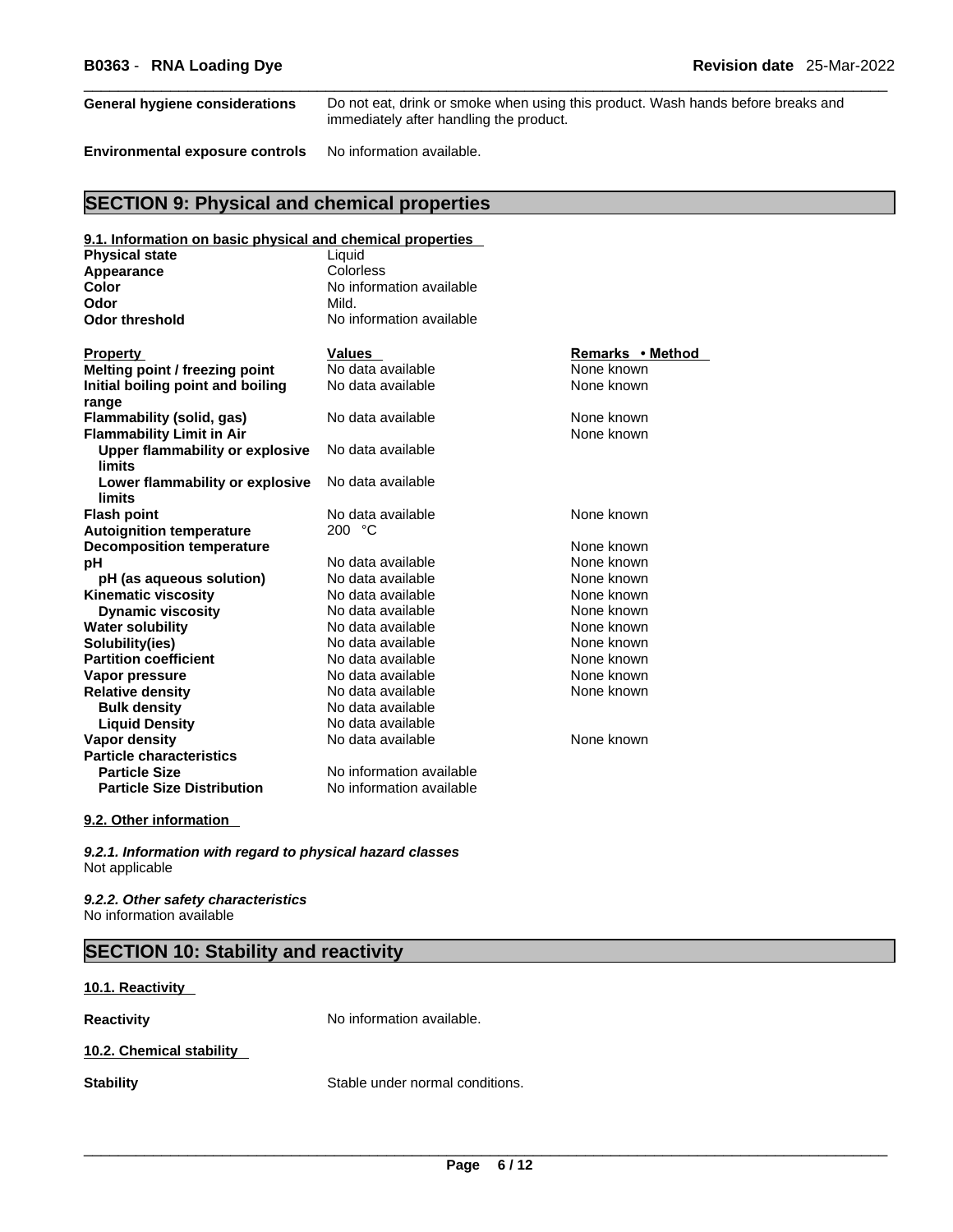# **Explosion data**

**Sensitivity to mechanical impact** None. **Sensitivity to static discharge** None.

**10.3. Possibility of hazardous reactions**

**Possibility of hazardous reactions** None under normal processing.

**10.4. Conditions to avoid** 

**Conditions to avoid** None known based on information supplied.

**10.5. Incompatible materials**

**Incompatible materials** None known based on information supplied.

**10.6. Hazardous decomposition products** 

**Hazardous decomposition products** None known based on information supplied.

# **SECTION 11: Toxicological information**

# **11.1. Information on hazard classes as defined in Regulation (EC) No 1272/2008**

#### **Information on likely routes of exposure**

**Product Information**

| Symptoms            | No information available.                                                    |
|---------------------|------------------------------------------------------------------------------|
|                     | Symptoms related to the physical, chemical and toxicological characteristics |
| Ingestion           | Specific test data for the substance or mixture is not available.            |
| <b>Skin contact</b> | Specific test data for the substance or mixture is not available.            |
| Eye contact         | Specific test data for the substance or mixture is not available.            |
| <b>Inhalation</b>   | Specific test data for the substance or mixture is not available.            |

**Acute toxicity** 

**Numerical measures of toxicity**

**The following values are calculated based on chapter 3.1 of the GHS document**

| ATEmix (oral)                        | 5,870.50 mg/kg |
|--------------------------------------|----------------|
| ATEmix (dermal)                      | 6,315.80 mg/kg |
| <b>ATEmix (inhalation-dust/mist)</b> | 22.10 ma/l     |

#### **Component Information**

| Chemical name | Oral LD50                  | Dermal LD50          | Inhalation LC50                 |
|---------------|----------------------------|----------------------|---------------------------------|
| Formamide     | $= 5577$<br>Rat<br>' mg/kg | Rabbit<br>$= 6$ g/kg | Rat ) 4 h<br>$\Omega$<br>' ma/L |

# **Delayed and immediate effects as well as chronic effects from short and long-term exposure**

**Skin corrosion/irritation** No information available.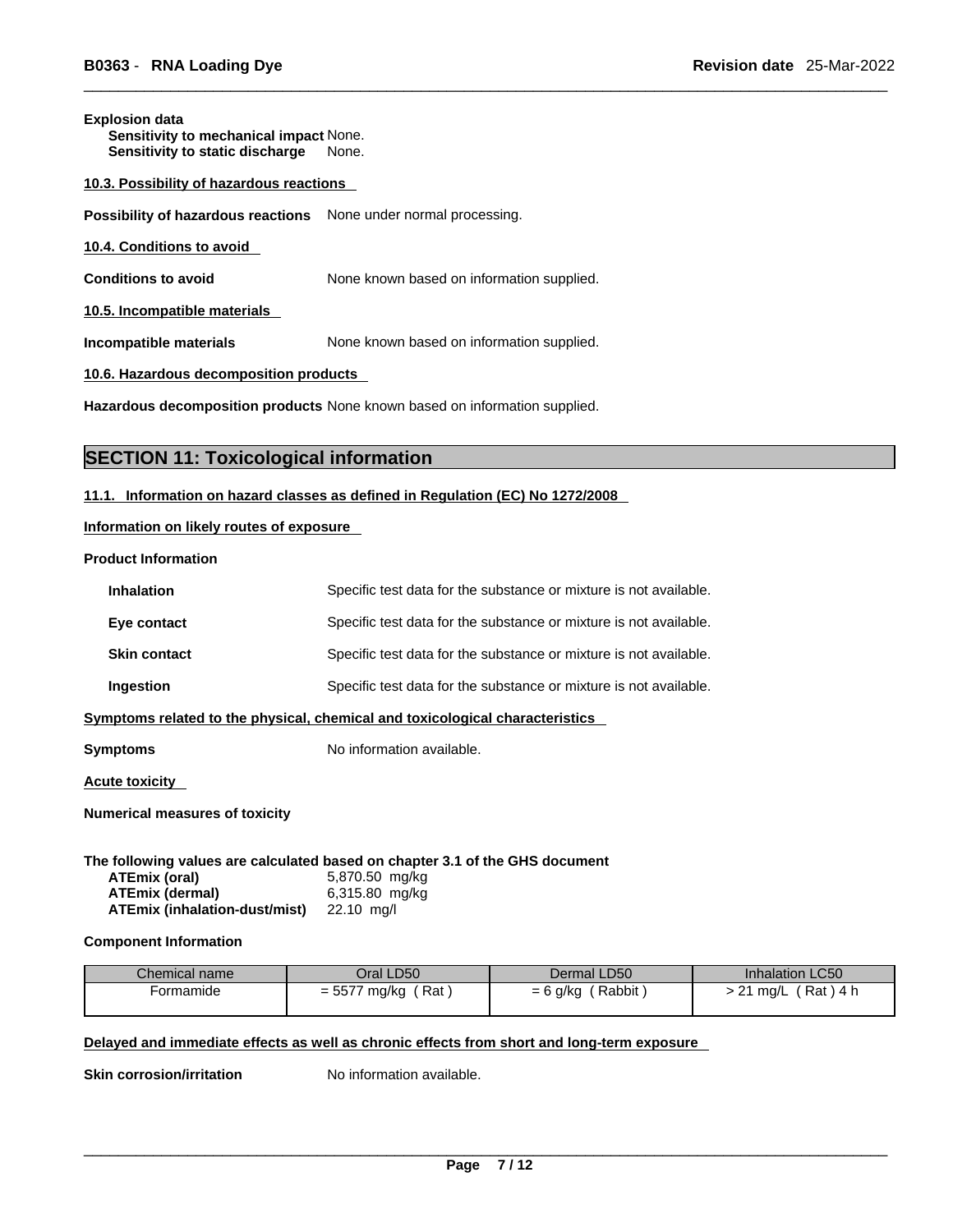| Serious eye damage/eye irritation | No information available. |
|-----------------------------------|---------------------------|
| Respiratory or skin sensitization | No information available. |
| Germ cell mutagenicity            | No information available. |
| Carcinogenicity                   | No information available. |

**Reproductive toxicity** Contains a known or suspected reproductive toxin. Classification based on data available for ingredients. May damage fertility or the unborn child.

The table below indicates ingredients above the cut-off threshold considered as relevant which are listed as reproductive toxins.

| $\sim$<br>गашь<br>шж | Union<br>ean |
|----------------------|--------------|
| -ormamide            | Repr         |

- **STOT single exposure** No information available.
- **STOT repeated exposure** No information available.
- **Aspiration hazard** No information available.
- **11.2. Information on other hazards**
- **11.2.1. Endocrine disrupting properties**
- **Endocrine disrupting properties** No information available.
- **11.2.2. Other information**
- **Other adverse effects** No information available.

# **SECTION 12: Ecological information**

# **12.1. Toxicity**

# **Ecotoxicity**

**Unknown aquatic toxicity** Contains 0 % of components with unknown hazards to the aquatic environment.

| Chemical name | Algae/aquatic plants                | <b>Fish</b>                | Toxicity to    | Crustacea            |
|---------------|-------------------------------------|----------------------------|----------------|----------------------|
|               |                                     |                            | microorganisms |                      |
| Formamide     | EC50: >500mg/L (72h,                | $LC50: = 9135mg/L (96h, )$ |                | EC50: >500mg/L (48h, |
|               | Desmodesmus<br>subspicatus)         | Brachydanio rerio)         |                | Daphnia magna)       |
|               | EC50: >500mg/L (96h,<br>Desmodesmus |                            |                |                      |
|               | subspicatus)                        |                            |                |                      |

# **12.2. Persistence and degradability**

**Persistence and degradability** No information available.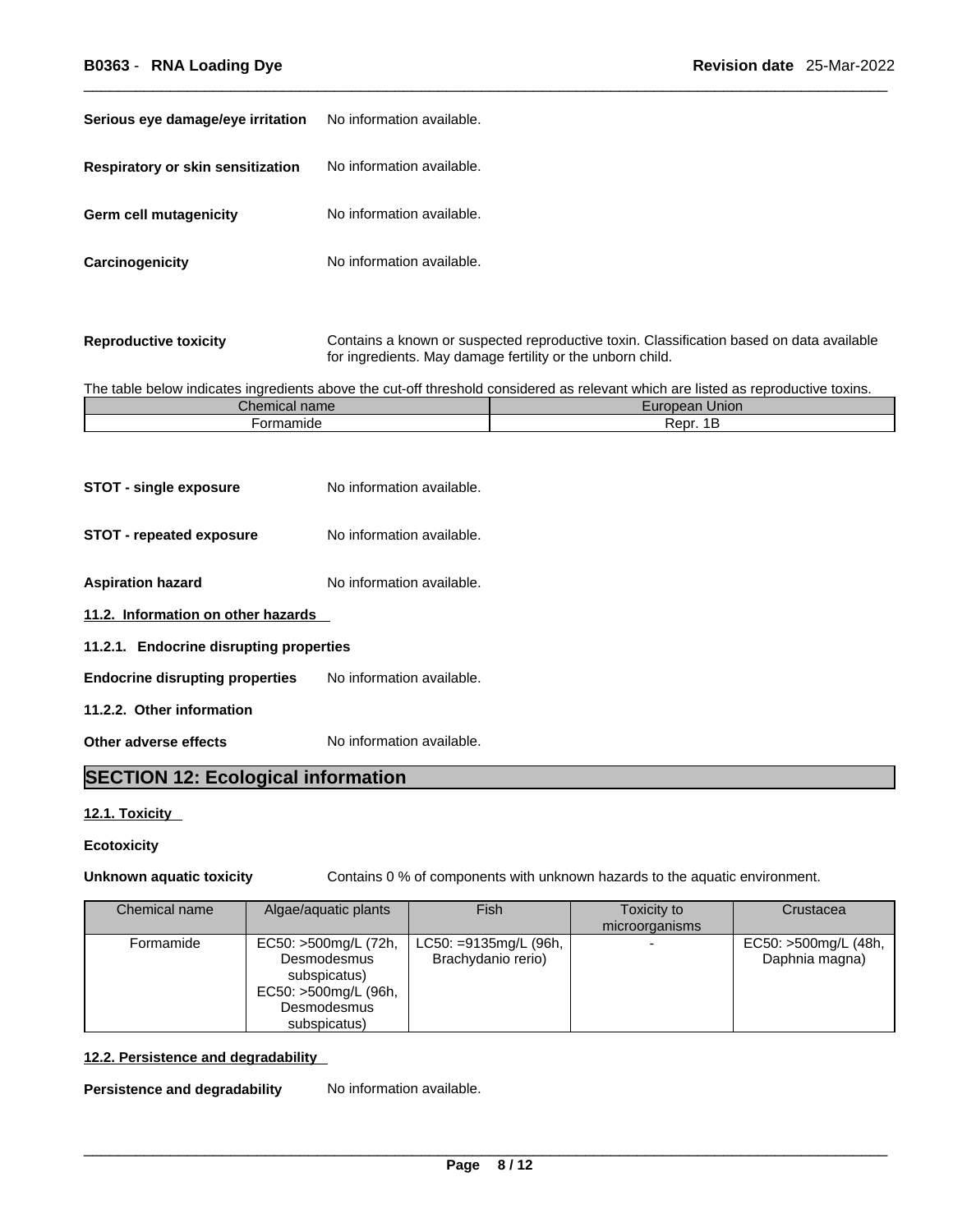# **12.3. Bioaccumulative potential**

#### **Bioaccumulation**

#### **Component Information**

| ∶hemical name | $-0.01$<br>coefficient<br>artition |
|---------------|------------------------------------|
| -ormamide     | $\sim$                             |
|               | O.OZ                               |

# **12.4. Mobility in soil**

**Mobility in soil** No information available.

# **12.5. Results of PBT and vPvB assessment**

**PBT** and **vPvB** assessment No information available.

# **12.6. Other adverse effects**

**Endocrine disrupting properties** No information available.

# **12.7. Other adverse effects**

No information available.

# **SECTION 13: Disposal considerations**

# **13.1. Waste treatment methods**

| Waste from residues/unused    | Dispose of in accordance with local regulations. Dispose of waste in accordance with |
|-------------------------------|--------------------------------------------------------------------------------------|
| products                      | environmental legislation.                                                           |
| <b>Contaminated packaging</b> | Do not reuse empty containers.                                                       |

# **SECTION 14: Transport information**

| <b>IATA</b>                       |                          |  |
|-----------------------------------|--------------------------|--|
| 14.1 UN number or ID number       | Not regulated            |  |
| 14.2                              |                          |  |
| 14.3 Transport hazard class(es)   | Not regulated            |  |
| 14.4 Packing group                | Not regulated            |  |
| 14.5 Environmental hazard         | Not applicable           |  |
| 14.6 Special precautions for user |                          |  |
| <b>Special Provisions</b>         | None                     |  |
|                                   |                          |  |
| <b>IMDG</b>                       |                          |  |
| 14.1 UN number or ID number       | Not regulated            |  |
| 14.2                              |                          |  |
| 14.3 Transport hazard class(es)   | Not regulated            |  |
| 14.4 Packing group                | Not regulated            |  |
| 14.5 Environmental hazard         | Not applicable           |  |
| 14.6 Special precautions for user |                          |  |
| <b>Special Provisions</b>         | None                     |  |
| 14.7 Maritime transport in bulk   | No information available |  |
| according to IMO instruments      |                          |  |
|                                   |                          |  |

**RID**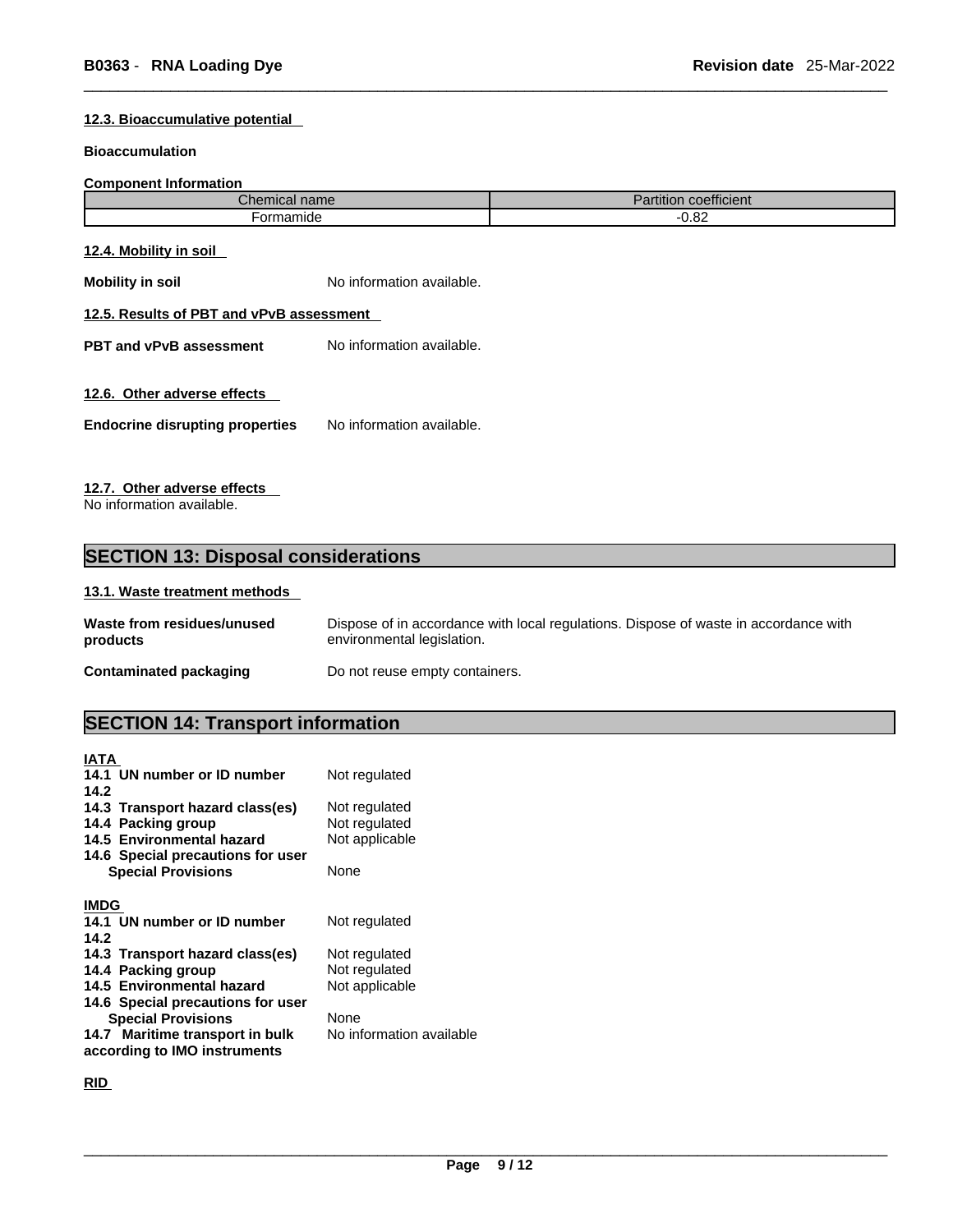| Not regulated                                    |
|--------------------------------------------------|
| Not regulated<br>Not regulated<br>Not applicable |
| None                                             |
|                                                  |
| Not regulated                                    |
|                                                  |
| Not regulated                                    |
| Not regulated                                    |
| Not applicable                                   |
|                                                  |
|                                                  |

# **SECTION 15: Regulatory information**

**15.1. Safety, health and environmental regulations/legislation specific for the substance or mixture**

# **Netherlands**

| <b>Chemical name</b> | Netherlands - List of | Netherlands - List of | Netherlands - List of      |
|----------------------|-----------------------|-----------------------|----------------------------|
|                      | Carcinoɑens           | <b>Mutagens</b>       | <b>Reproductive Toxins</b> |
| ∙ormamide            |                       |                       | Development Category 1B    |

#### **European Union**

Take note of Directive 98/24/EC on the protection of the health and safety of workers from the risks related to chemical agents at work.

# **Authorizations and/or restrictions on use:**

This product contains one or more substance(s) subject to restriction (Regulation (EC) No. 1907/2006 (REACH), Annex XVII) This product contains one ormore substance(s) subject to authorization (Regulation (EC) No. 1907/2006 (REACH), Annex XIV)

| Chemical name       | <b>Restricted substance per REACH</b> | Substance subject to authorization per |
|---------------------|---------------------------------------|----------------------------------------|
|                     | Annex XVII                            | <b>REACH Annex XIV</b>                 |
| Formamide - 75-12-7 | 30.                                   |                                        |
|                     | 75.                                   |                                        |

# **Persistent Organic Pollutants**

Not applicable

**Ozone-depleting substances (ODS) regulation (EC) 1005/2009** Not applicable

**International Inventories**

Contact supplier for inventory compliance status **DSL/NDSL Contact supplier for inventory compliance status EINECS/ELINCS** Contact supplier for inventory compliance status **ENCS ENCS Contact supplier for inventory compliance status**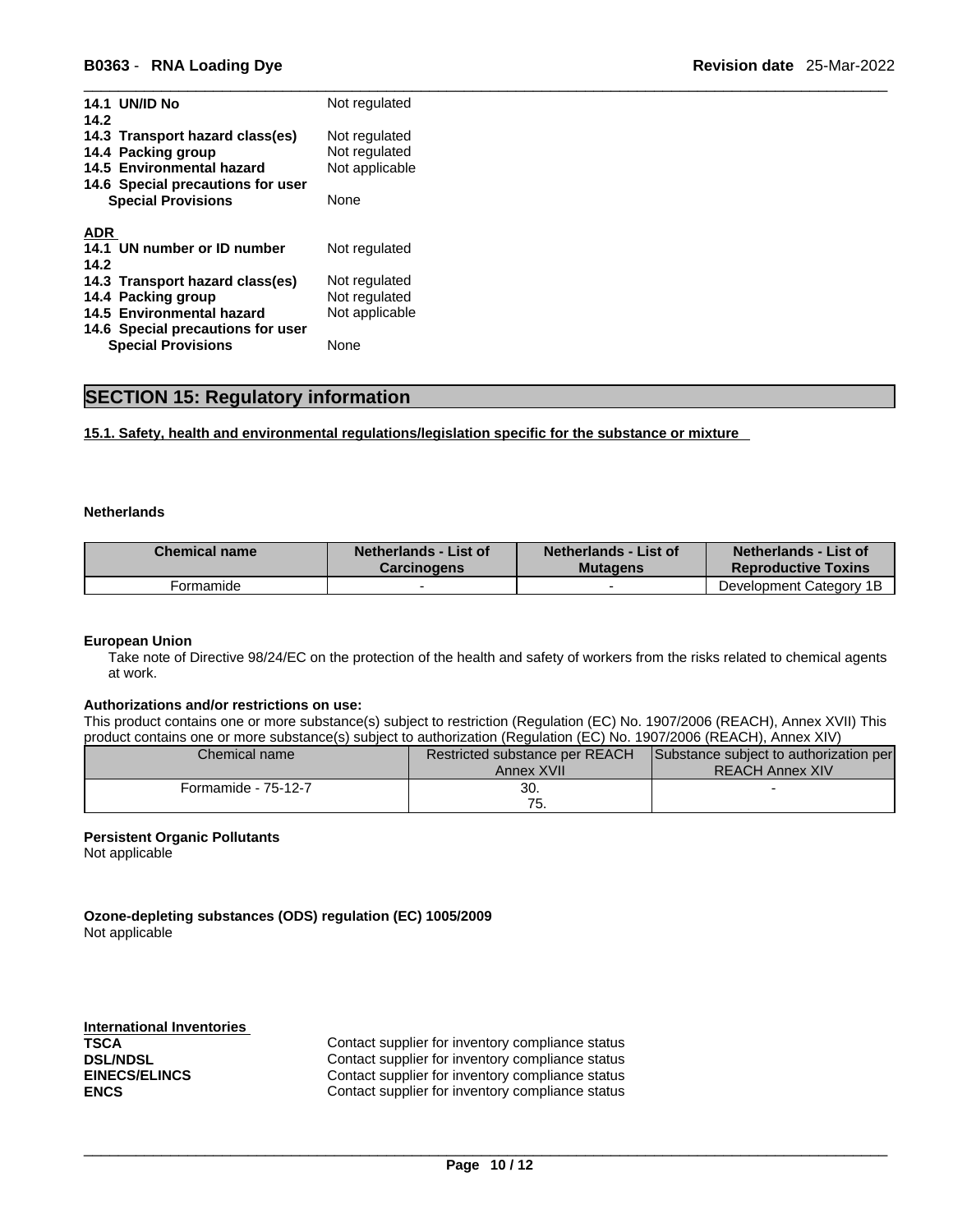| <b>IECSC</b> | Contact supplier for inventory compliance status |
|--------------|--------------------------------------------------|
| <b>KECL</b>  | Contact supplier for inventory compliance status |
| <b>PICCS</b> | Contact supplier for inventory compliance status |
| <b>AIIC</b>  | Contact supplier for inventory compliance status |
| <b>NZIoC</b> | Contact supplier for inventory compliance status |

#### **Legend:**

 **TSCA** - United States Toxic Substances Control Act Section 8(b) Inventory

 **DSL/NDSL** - Canadian Domestic Substances List/Non-Domestic Substances List

 **EINECS/ELINCS** - European Inventory of Existing Chemical Substances/European List of Notified Chemical Substances

 **ENCS** - Japan Existing and New Chemical Substances

 **IECSC** - China Inventory of Existing Chemical Substances

 **KECL** - Korean Existing and Evaluated Chemical Substances

 **PICCS** - Philippines Inventory of Chemicals and Chemical Substances

 **AICS** - Australian Inventory of Chemical Substances

 **NZIoC** - New Zealand Inventory of Chemicals

# **15.2. Chemical safety assessment**

**Chemical Safety Report** No information available

# **SECTION 16: Other information**

#### **Key or legend to abbreviations and acronyms used in the safety data sheet**

# **Full text of H-Statements referred to undersection 3**

H360D - May damage the unborn child

# **Legend**

SVHC: Substances of Very High Concern for Authorization:

# **Legend Section 8: EXPOSURE CONTROLS/PERSONAL PROTECTION**

| <b>TWA</b> | TWA (time-weighted average) | STEL | STEL (Short Term Exposure Limit) |
|------------|-----------------------------|------|----------------------------------|
| Ceiling    | Maximum limit value         |      | Skin designation                 |
|            | Sensitizers                 |      |                                  |

#### **Key literature references and sources for data used to compile the SDS**

Agency for Toxic Substances and Disease Registry (ATSDR) U.S. Environmental Protection Agency ChemView Database European Food Safety Authority (EFSA) European Chemicals Agency (ECHA) Committee for Risk Assessment (ECHA\_RAC) European Chemicals Agency (ECHA) (ECHA\_API) EPA (Environmental Protection Agency) Acute Exposure Guideline Level(s) (AEGL(s)) U.S. Environmental Protection Agency Federal Insecticide, Fungicide, and Rodenticide Act U.S. Environmental Protection Agency High Production Volume Chemicals Food Research Journal Hazardous Substance Database International Uniform Chemical Information Database (IUCLID) National Institute of Technology and Evaluation (NITE) Australia National Industrial Chemicals Notification and Assessment Scheme (NICNAS) NIOSH (National Institute for Occupational Safety and Health) National Library of Medicine's ChemID Plus (NLM CIP) National Library of Medicine's PubMed database (NLM PUBMED) National Toxicology Program (NTP) New Zealand's Chemical Classification and Information Database (CCID) Organization for Economic Co-operation and Development Environment, Health, and Safety Publications Organization for Economic Co-operation and Development High Production Volume Chemicals Program Organization for Economic Co-operation and Development Screening Information Data Set